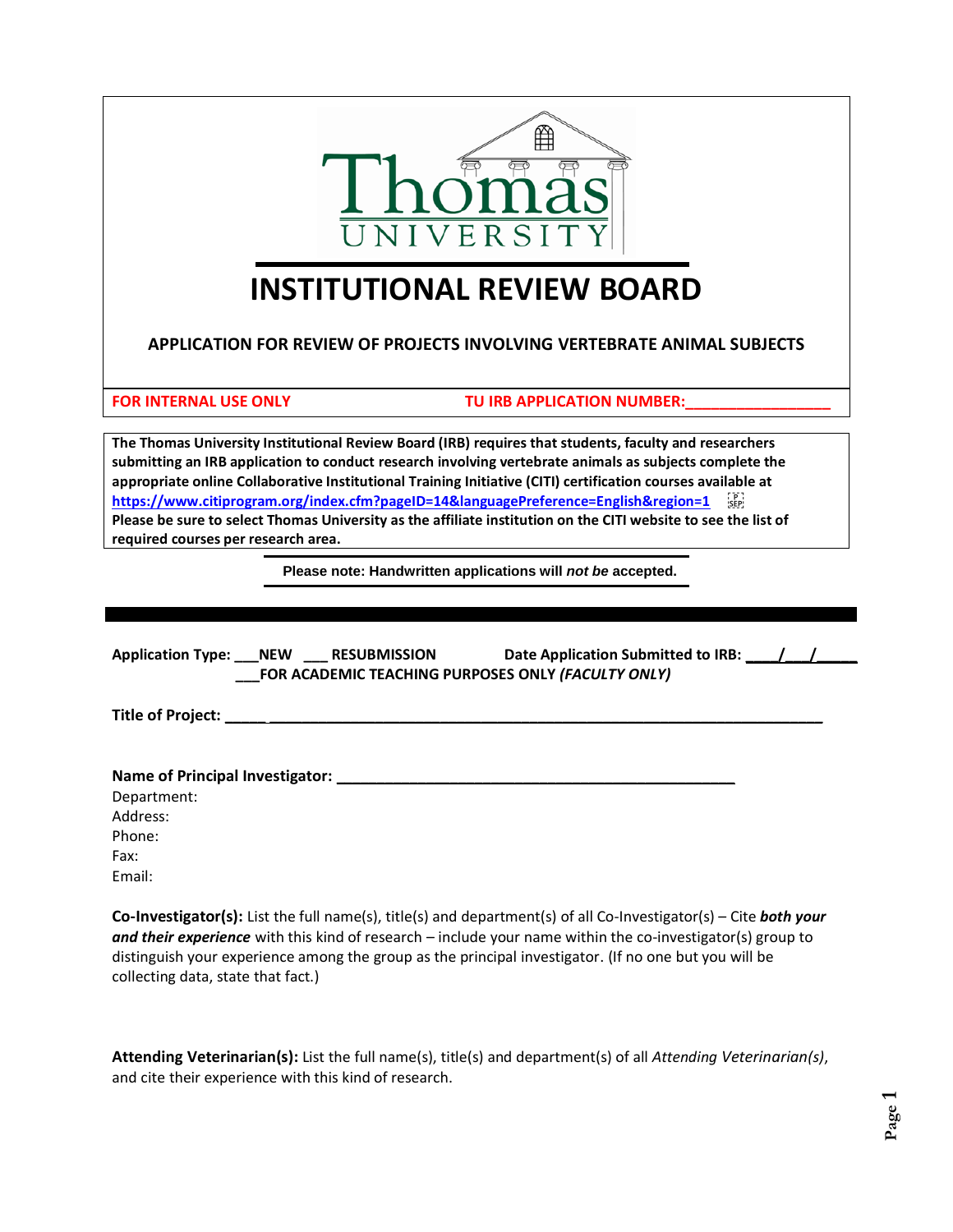**Faculty Sponsor: \_\_\_\_\_\_\_\_\_\_\_\_\_\_\_\_\_\_\_\_\_\_\_\_\_\_\_\_\_\_\_\_\_\_\_\_\_\_\_\_\_\_\_\_\_\_\_\_\_** Department: Phone: Email: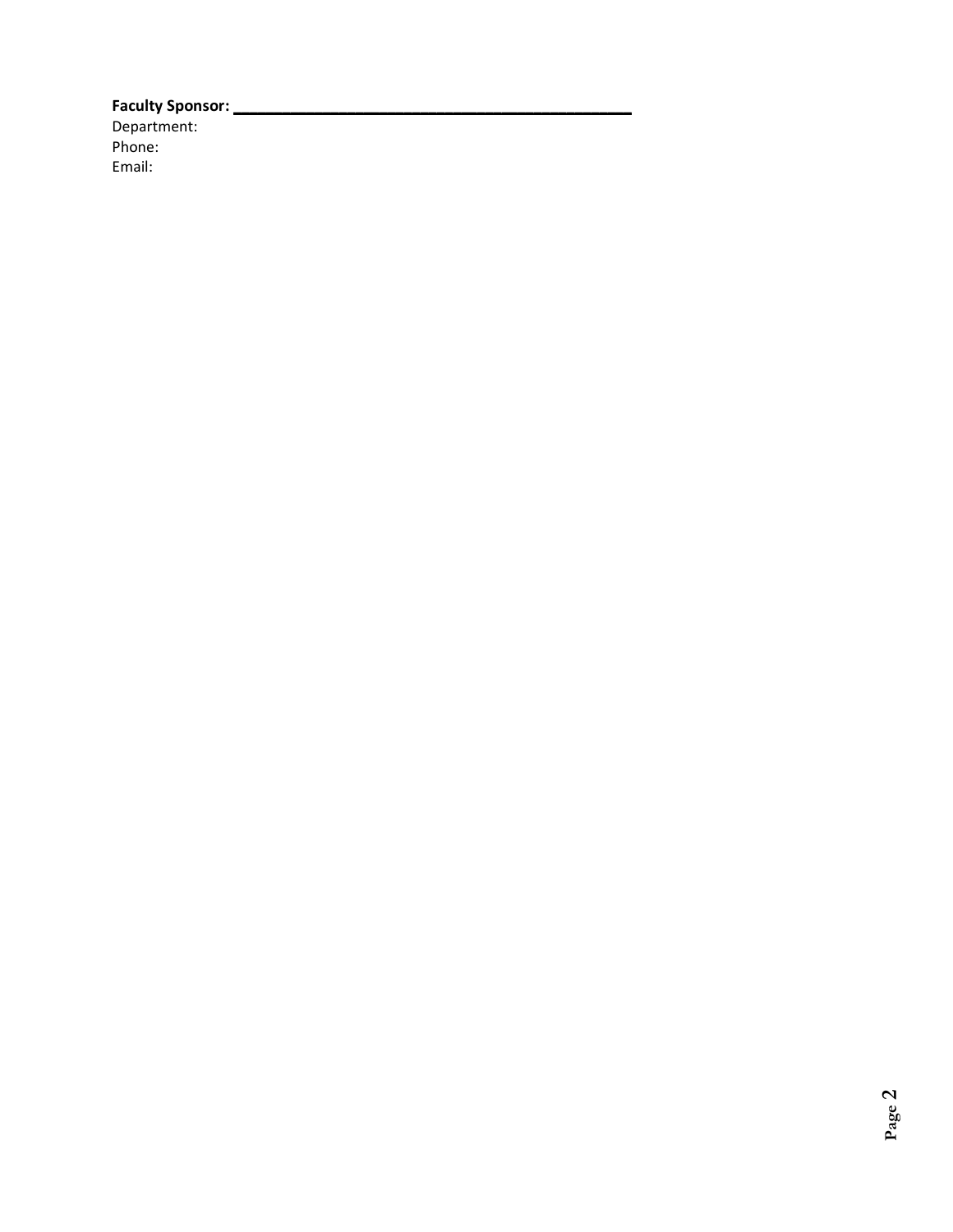| IRB Submission: Have you submitted this study to any other IRB? | No. |  |  |
|-----------------------------------------------------------------|-----|--|--|
|-----------------------------------------------------------------|-----|--|--|

- **A.** What IRB(s)? List name of Institution(s)
- **B.** What category of review was the project submitted as? \_\_\_\_\_\_\_\_\_\_\_\_\_\_\_\_\_\_\_\_\_\_\_
- **C.** Status of review (i.e. approved, not approved, pending). If the project was approved, please attach a copy of the approval letter.

**Joint Institutional Research:** Describe how permission has been obtained from cooperating institution(s) – i.e., school, hospital, prison, or other relevant organization. *(Attach letters of permission and approval.)*

Does this cooperative research require additional IRB permission from another institution? **\_\_\_\_\_\_YES \_\_\_\_\_\_NO**

**Estimated date to begin data collection:** (pending IRB approval) \_\_\_\_\_\_\_\_\_\_\_\_\_\_\_

**Duration of project:** (Please remember you may not begin data collection without IRB approval)  *Start Date:\_\_\_\_\_ \_\_\_\_ \_\_\_\_ \_\_\_\_ Ending Date: \_\_\_\_\_\_\_\_\_\_\_\_*

#### **Sponsorship:**

\_\_\_\_Project **does not require funding** from an outside source or a commercial sponsor

\_\_\_\_Project **requires funding** from an outside source or a commercial sponsor

- a. Commercial sponsor clinical contact name
- b. Commercial sponsor clinical contact telephone number
- c. Funding source:

\_\_\_\_Funding obtained

\_\_\_\_Funding application pending

\_\_\_\_Funding application to be submitted, deadline\_\_\_\_\_\_\_\_\_\_\_\_\_\_\_\_\_\_\_

**Please explain the** *scientific merit* **of the study in the space provided:**

# **General Outline of Proposed Study**

- **A. Describe the research design –** include objectives, procedures *(include number of times observations, examinations, tests, etc. will be conducted)* and expected results. **Specifically include the following:**
	- **1. The specific objective of the proposed use of animals** (i.e., teaching basic cardiovascular physiology to students).
	- **2.** Rationale for using the specific species of animals that will be used, and the number of animals that will be used– include the total number of animals in each experimental and control group. You may find that diagrams such as flow charts may help with this descriptive section.
	- **3.** Specific aims for the proposed research.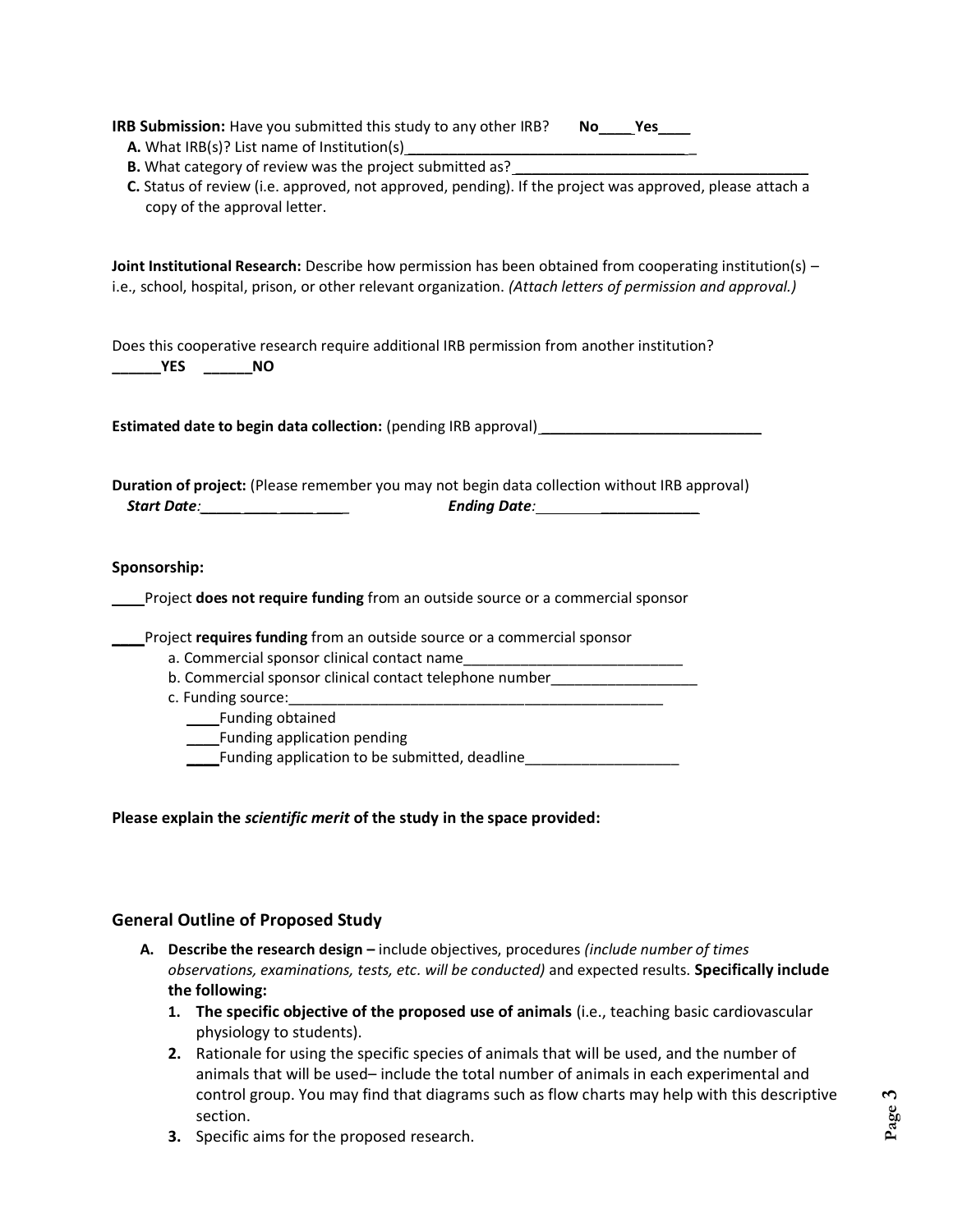- **4.** How the data will be analyzed or tested statistically.
- **B. Aims and objectives** *In lay or non-technical terms* (language understood by a non-scientific member of the community), provide a 1-2 paragraph overview of the aims and objectives of this study. Avoid scientific jargon and define all abbreviations. Include a justification for how this study promotes animal or human health or advances scientific knowledge. (**Note:** This overview is a legal requirement of the Animal Welfare Act.)

**C.** USDA regulations require that investigators consider *alternatives to the use of animals* for their research. Please provide a brief rationale for why animals are required for this study. *Please offer a brief rationale for why the proposed species is/are the most appropriate for this study*.

- **D. Will any aspects of live vertebrate animal experimentation be performed at another institution? \_\_\_No \_\_\_ Yes** (If **YES,** the other institution must approve your protocol. Attach a copy of that approval to this application.)
- **E. How did you determine that the proposed work does not unnecessarily duplicate previous work**? (If this is an exercise for teaching please state that fact, likewise state if you need to repeat previous studies and why it is necessary):
- **F. "Pain and Distress Classification"** Animal Welfare; Final Rules; 9 CFR Parts 1 and 2 and Animal Welfare Act as Amended (7 USC, 2131-2156):

| <b>CLASS - I</b>                                                                                                                                                                                             | $CLASS - II$                                                                                                                                                                                                            | <b>CLASS - III</b>                                                                                                                                                                                                                                                           |
|--------------------------------------------------------------------------------------------------------------------------------------------------------------------------------------------------------------|-------------------------------------------------------------------------------------------------------------------------------------------------------------------------------------------------------------------------|------------------------------------------------------------------------------------------------------------------------------------------------------------------------------------------------------------------------------------------------------------------------------|
| <b>No Pain or Distress</b>                                                                                                                                                                                   | <b>Relieved Pain or Distress</b>                                                                                                                                                                                        | <b>Unrelieved Pain or Distress</b>                                                                                                                                                                                                                                           |
| Class I is the classification for<br>procedures which involve no pain<br>or minimal transient distress to the<br>animals (i.e., a study where there<br>are purely injections of a non-<br>painful solution). | Class II is the classification for<br>procedures where possible pain<br>or distress is controlled by the<br>appropriate use of anesthetic,<br>analgesic, or tranquilizer drugs -<br>(i.e., surgical procedure studies). | Class III is the classification for studies<br>where there is likely to be significant<br>pain or distress which cannot be<br>controlled by the use of pain relieving<br>drugs. (i.e., pain studies or<br>experiments where the use of drugs<br>would negate the objective). |

# **Pain and Distress Classification Table (PC-100)**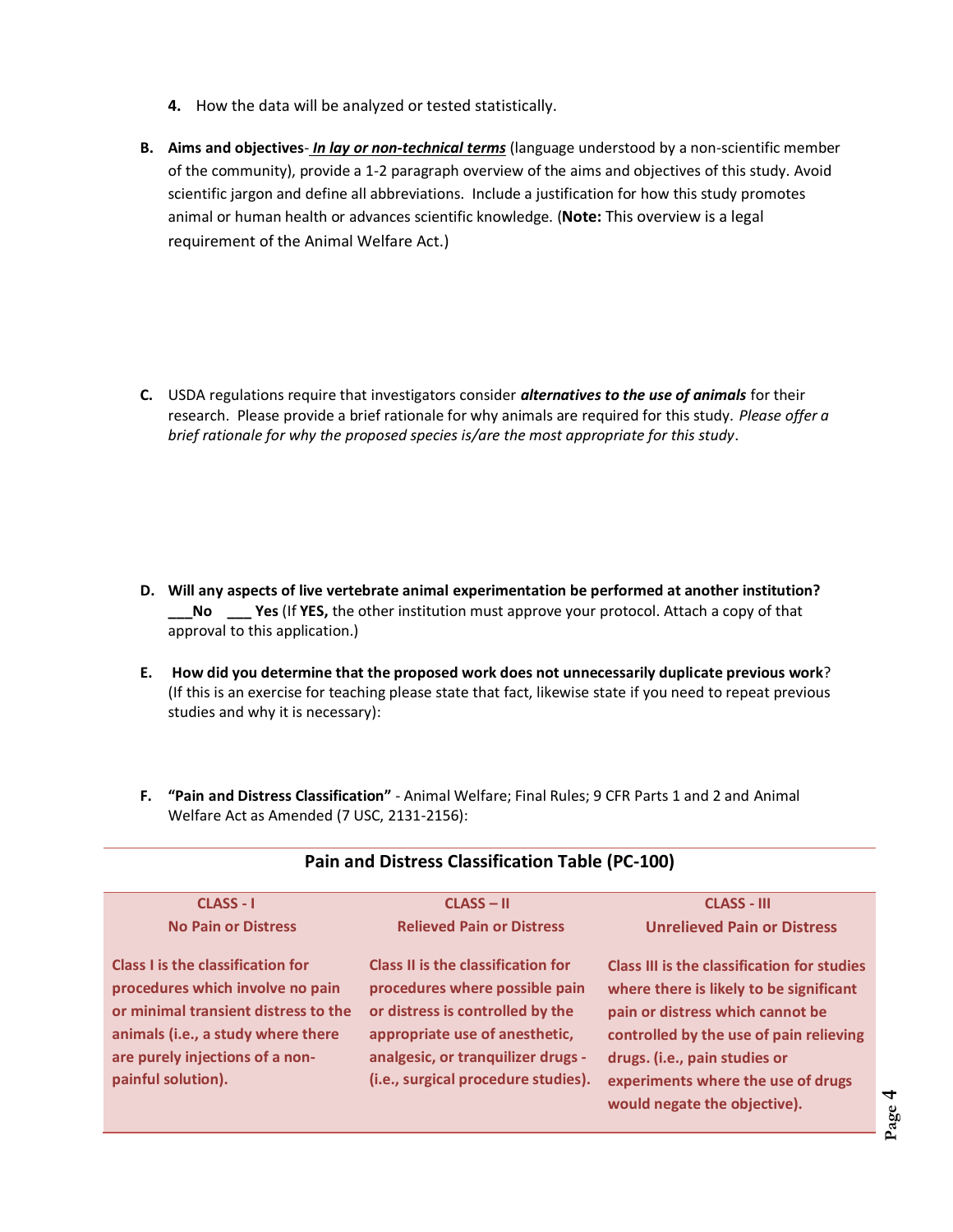**In Table PC-101, please provide the following information as it relates to the vertebrate or laboratory animal subjects in your project:**

#### **TABLE PC-101**

| <b>Pain and Distress</b><br>Classification<br>(Note the Pain and Distress<br><b>Classification Table - PC-100</b><br>for Pain Class Reference.) | <b>Species and</b><br><b>Common Name</b> | <b>Strain</b> | Number of<br><b>Animal Subjects</b><br><b>Used in This</b><br><b>Project or Study</b> | <b>Total</b><br>Number of<br>Female<br><b>Subjects</b> | Total<br>Number of<br>Male<br><b>Subjects</b> | <b>Source</b> |
|-------------------------------------------------------------------------------------------------------------------------------------------------|------------------------------------------|---------------|---------------------------------------------------------------------------------------|--------------------------------------------------------|-----------------------------------------------|---------------|
|                                                                                                                                                 |                                          |               |                                                                                       |                                                        |                                               |               |
|                                                                                                                                                 |                                          |               |                                                                                       |                                                        |                                               |               |
|                                                                                                                                                 |                                          |               |                                                                                       |                                                        |                                               |               |
|                                                                                                                                                 |                                          |               |                                                                                       |                                                        |                                               |               |
|                                                                                                                                                 |                                          |               |                                                                                       |                                                        |                                               |               |
|                                                                                                                                                 |                                          |               |                                                                                       |                                                        |                                               |               |

- **G.** Please answer the following questions for any section of the proposed project or experimental procedures implementation, where there will be *significant unavoidable pain or distress* which *cannot be relieved by the use of analgesics, tranquilizers or anesthetics (Pain "Class III" in question F, above)*.
	- **1.** What is the scientific justification for the proposed procedure(s)?
	- **2.** Have you consulted the Attending Veterinarian during the planning of this study? **\_\_\_Yes \_\_\_ No** (If **NO,** please explain why the veterinarian **has not been** consulted.)
- **H.** Will animals be subjected to prolonged restraint (i.e., rat in tethers), or housed in cages, which do not meet the requirements of the "Guide for the Care and Use of Laboratory Animals?" **\_\_\_ No \_\_\_Yes** (If **YES,** please answer the following questions.)
	- **1.** What type of restraint will be used? *(Metabolic cages, tethering, chairing, etc.)*
	- **2.** What is the total duration of the restraint portion of the experimental procedure?
	- **3.** What is the scientific justification for the particular procedure?
- **I.** Are surgical procedures to be preformed in the study? **\_\_\_ No \_\_\_Yes** (If **YES,** please answer the following questions.)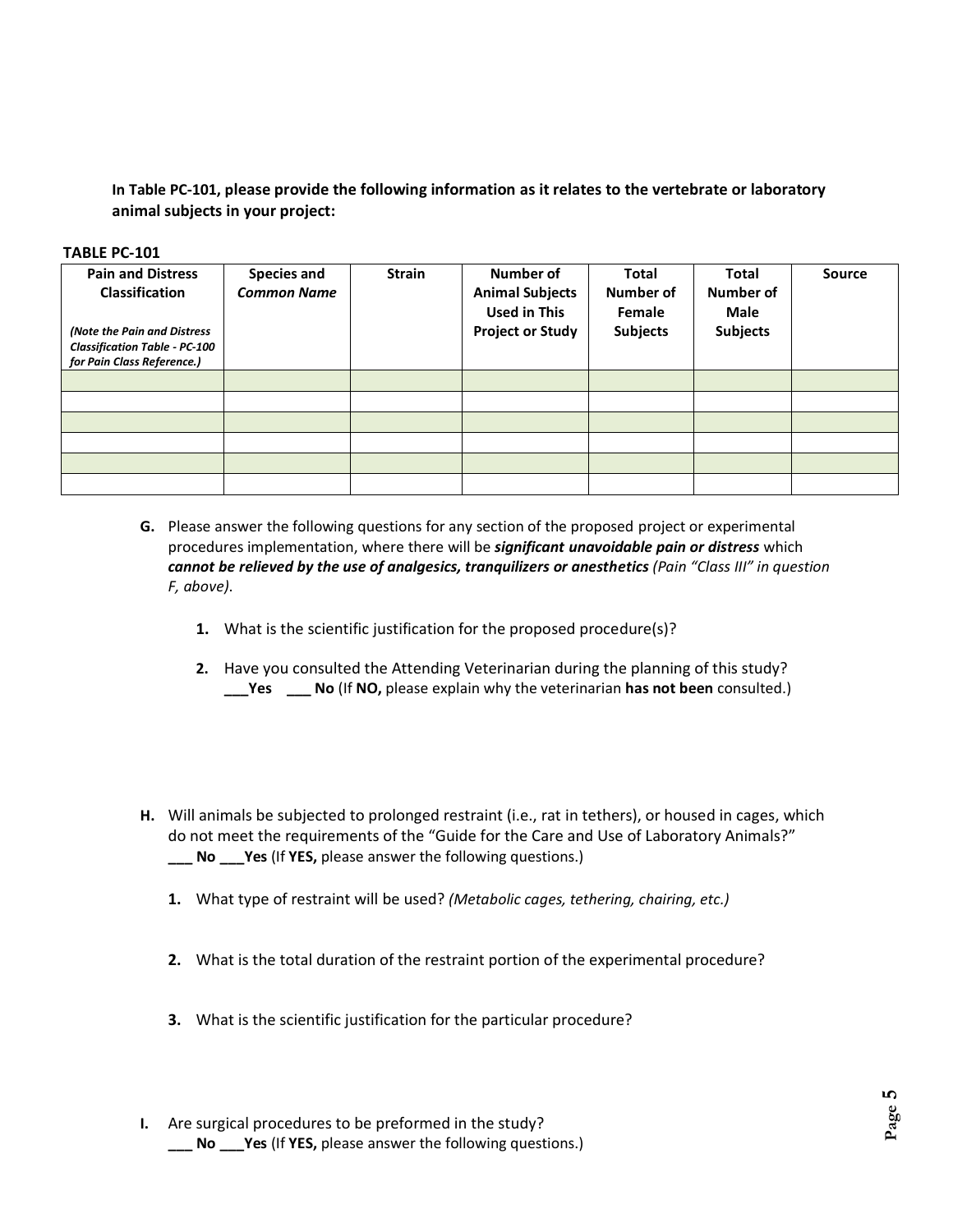- 1. Are there survival surgical procedures in this project? **\_\_\_ No \_\_\_Yes**
- 2. Will multiple survival surgeries be performed on the same animal? **\_\_\_ No \_\_\_Yes** (If **YES**, please answer the following questions.)
	- **a.** List the species of animal that will be used in the surgeries:
	- **b.** List the number of animals that will be used in the surgeries:
	- **c.** List the type of surgeries that will be performed for each group of animals that will participate in multiple surgeries:
	- **d.** List the time intervals between these surgeries for the animal participants:
- **J.** Are invasive procedures used for the collection of tissue or body fluids from live animals? **\_\_\_ No \_\_\_Yes** (If **YES**, please answer the following questions.)
	- **1.** List the fluid(s) or tissue(s) to be collected:
	- **2.** List the amount (s) of fluid(s) and/or tissue(s) to be collected:
	- **3.** Explain the method that will be used in order to obtain the collection of the fluid(s) or tissue(s):
	- **4.** List any drugs (i.e., tranquilizers) that will be used to facilitate collection of the fluid or tissue. Please include the dosage and route of administration:
- **K.** All tranquilizers, anesthetics and analgesics to be used for either surgical or non-surgical procedures must be listed in the following tables:

#### **Table K-101: SUMMARY OF ALL DRUGS FOR ANESTHESIA AND/OR RESTRAINT**

| <b>Animal Species</b> | <b>Drug</b> | Route | Dose (mg/kg) | <b>Frequency</b> |                     |
|-----------------------|-------------|-------|--------------|------------------|---------------------|
|                       |             |       |              |                  | $\circ$             |
|                       |             |       |              |                  | age<br>$\mathbf{r}$ |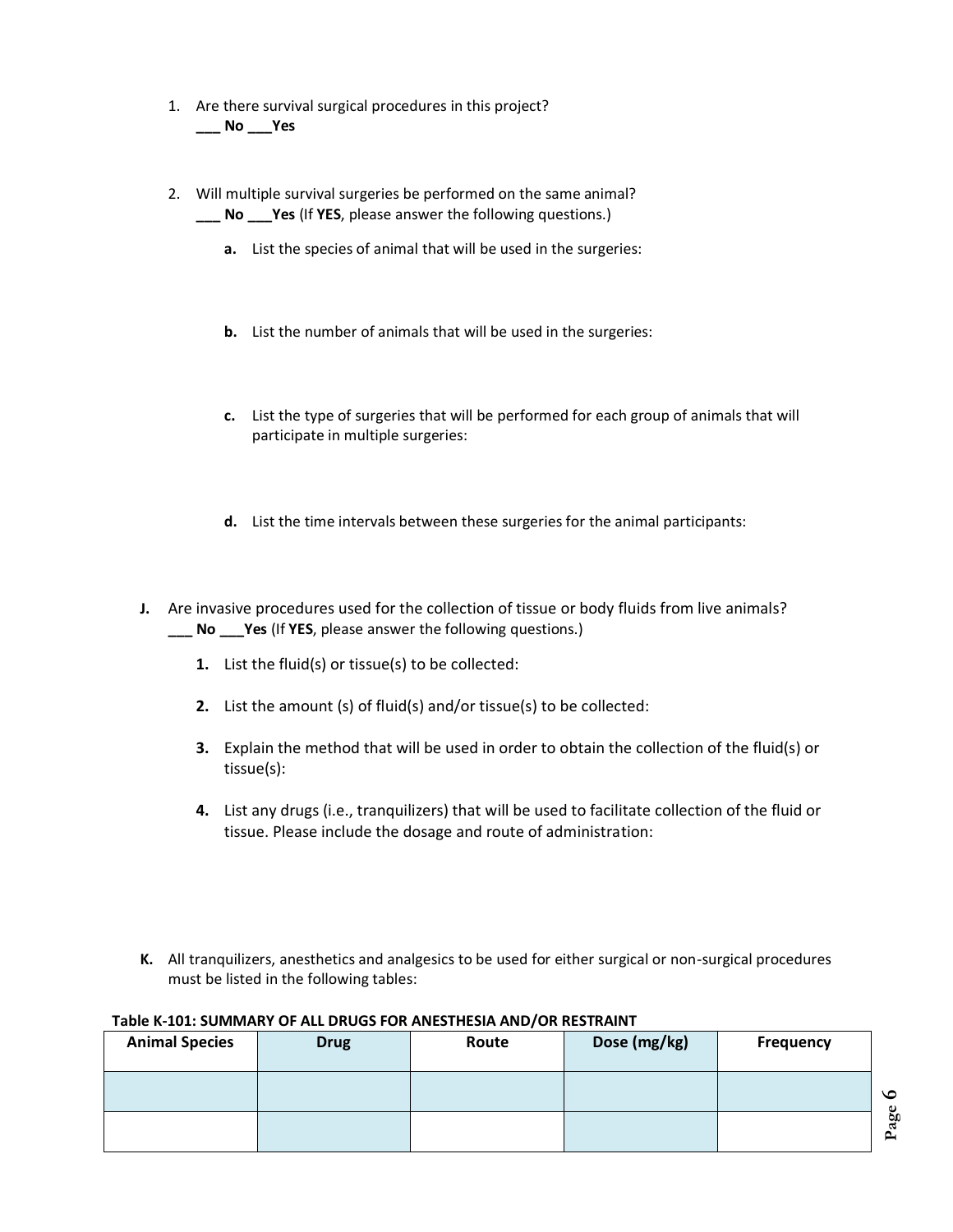| <b>Contract Contract Contract Contract</b><br>____ | the contract of the contract of the contract of the contract of |  |
|----------------------------------------------------|-----------------------------------------------------------------|--|
|                                                    |                                                                 |  |

#### **Table K-102 SUMMARY OF ALL DRUGS FOR PAIN ALLEVIATION (ANALGESIA)**

| <b>Animal Species</b> | <b>Drug</b> | Route | Dose (mg/kg) | Frequency/Duration |
|-----------------------|-------------|-------|--------------|--------------------|
|                       |             |       |              |                    |
|                       |             |       |              |                    |
|                       |             |       |              |                    |
|                       |             |       |              |                    |

- **L.** List the personnel name(s) and title(s) or position(s) on the investigative research team who are responsible for administering the above noted analgesics.
- **M. If not providing analgesics you must justify why pain/distress relief is not appropriate or available as required by law.** Please list the procedure, scientific justification, and state the number of animals affected during the experimental procedures.

# **ALTERNATIVES TO THE USE OF ANIMALS FOR PAINFUL PROCEDURES**

**N. The USDA is now requiring that 3 separate database searches be conducted for each procedure that may cause more than momentary pain or distress.** The date ranges for each database search are also required. Please provide the following information indicated within the tables below, for each procedure. *(You may duplicate the table below if necessary to accommodate additional database searches conducted beyond the minimum of the 3 mandatory individual searches.)*

**N-**101.1: *Database Search Alpha (Minimum Required)*

| <b>Procedure:</b>                                       |     |  |  |
|---------------------------------------------------------|-----|--|--|
| Databases searched (minimum of 3): i.e., Agricola, etc. |     |  |  |
| Date search conducted:                                  |     |  |  |
| Date range of search (month/year):                      |     |  |  |
| From:                                                   | To: |  |  |
| <b>Keywords used:</b>                                   |     |  |  |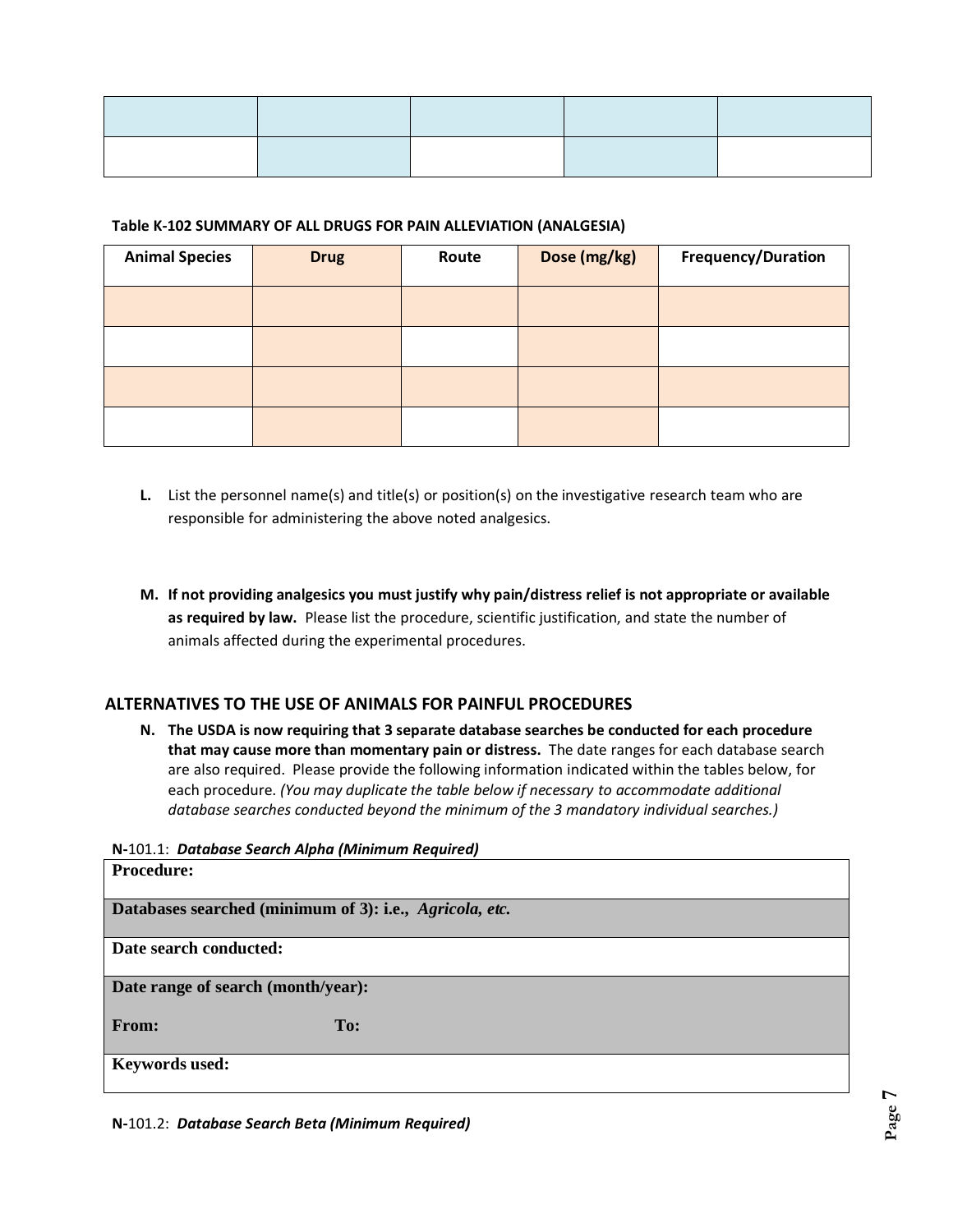| <b>Procedure:</b>                                       |  |  |  |
|---------------------------------------------------------|--|--|--|
| Databases searched (minimum of 3): i.e., Agricola, etc. |  |  |  |
| Date search conducted:                                  |  |  |  |
| Date range of search (month/year):                      |  |  |  |
| From:<br>To:                                            |  |  |  |
| <b>Keywords used:</b>                                   |  |  |  |

**N-**101.3: *Database Search Gamma (Minimum Required)*

**Procedure:** 

**Databases searched (minimum of 3): i.e.,** *Agricola, etc.*

**Date search conducted:** 

**Date range of search (month/year):** 

From: To: To:

**Keywords used:** 

# **N-**101.4: **Additional Resources** *(Excluding Database Search Engines):*

**Current books/journals (specify):** 

**Professional communication with colleagues (specify):** 

**Animal Welfare Information Center (AWIC-http://www.nal.usda.gov/awic/):**

**Attending Veterinarian:** 

# **N-101.5: Additional Resources** *(Excluding Database Search Engines):*

**Current books/journals (specify):** 

**Professional communication with colleagues (specify):** 

**Animal Welfare Information Center (AWIC-http://www.nal.usda.gov/awic/):**

**Attending Veterinarian:**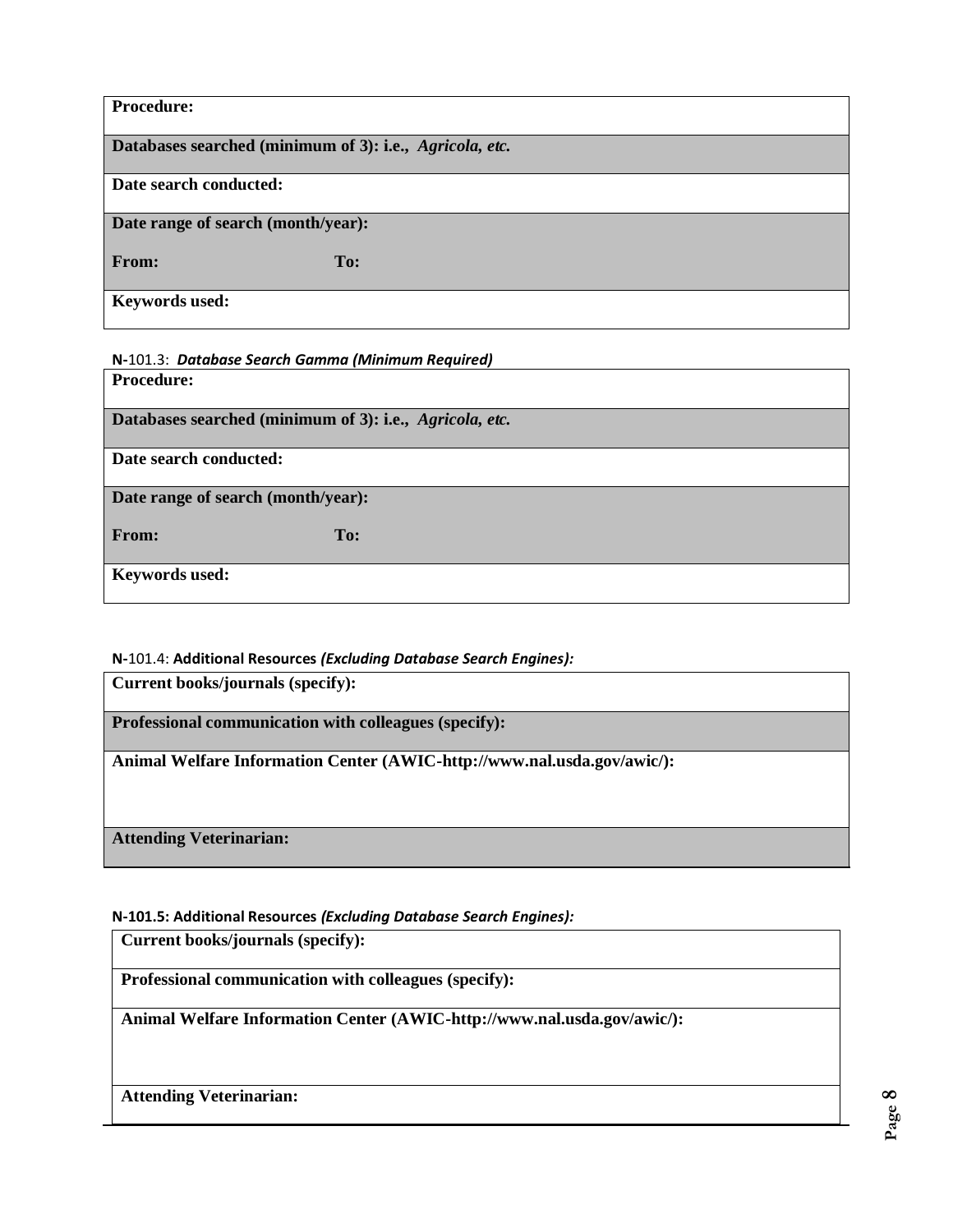**O.** Are hazardous agents such as radio-isotopes, infectious agents, mutagens, or other toxic substances used in the proposed study? The *principle investigator* is responsible for contacting the appropriate offices regarding Thomas University's policies on the use of hazardous agents: \_\_\_**No \_\_\_Yes** (If **YES**, please answer the following questions.)

*Ionizing Radiation:* Does the animal project involve ionizing radiation, fluoroscopy imaging, or administration or use of radioactive nuclides *in vivo*?

\_\_\_**No \_\_\_Yes** *(If YES, an Environmental Health and Safety (EH&S) review is required. Please contact the EH&S Radiation Safety Office for an "Application to Use Ionizing Radiation in Research" (RSC-6 Form) and provide them with a copy of the animal protocol.)*

*Use of Hazardous Materials:* Does the project involve the use of potentially hazardous materials such as:

- **1.** The use of recombinant DNA techniques involving animals (i.e., generation of new transgenic animals, use of genetically modified cell lines, delivery of nucleic acids)? \_\_\_**No \_\_\_Yes**
- *2.* The use of toxic, carcinogenic or infectious agents **in animals?** \_\_\_**No \_\_\_Yes** (*If YES, an Environmental Health and Safety (EH&S) review is required. Please contact the EH&S Office.*
- **3.** *Other-* Please describe the (1) *test substance*; (2) *the dosage and administration method*; and (3) *expected result(s) of the administration*:
- **P.** Are controlled substances (i.e., narcotics or barbiturates) used? \_\_\_**No \_\_\_Yes** (*If YES, please answer the following questions.)*
	- **1.** Please describe the methods that will be used in order to secure the controlled substances.
	- **2.** Please list the individual(s) that will be responsible for the security, usage and record of the controlled substances during and after the experiment. Please indicate their position on the team or title, and their previous experience in performing the security of controlled substances.
	- **3.** How will you dispose of any remaining controlled substances following the conclusion of the experiment?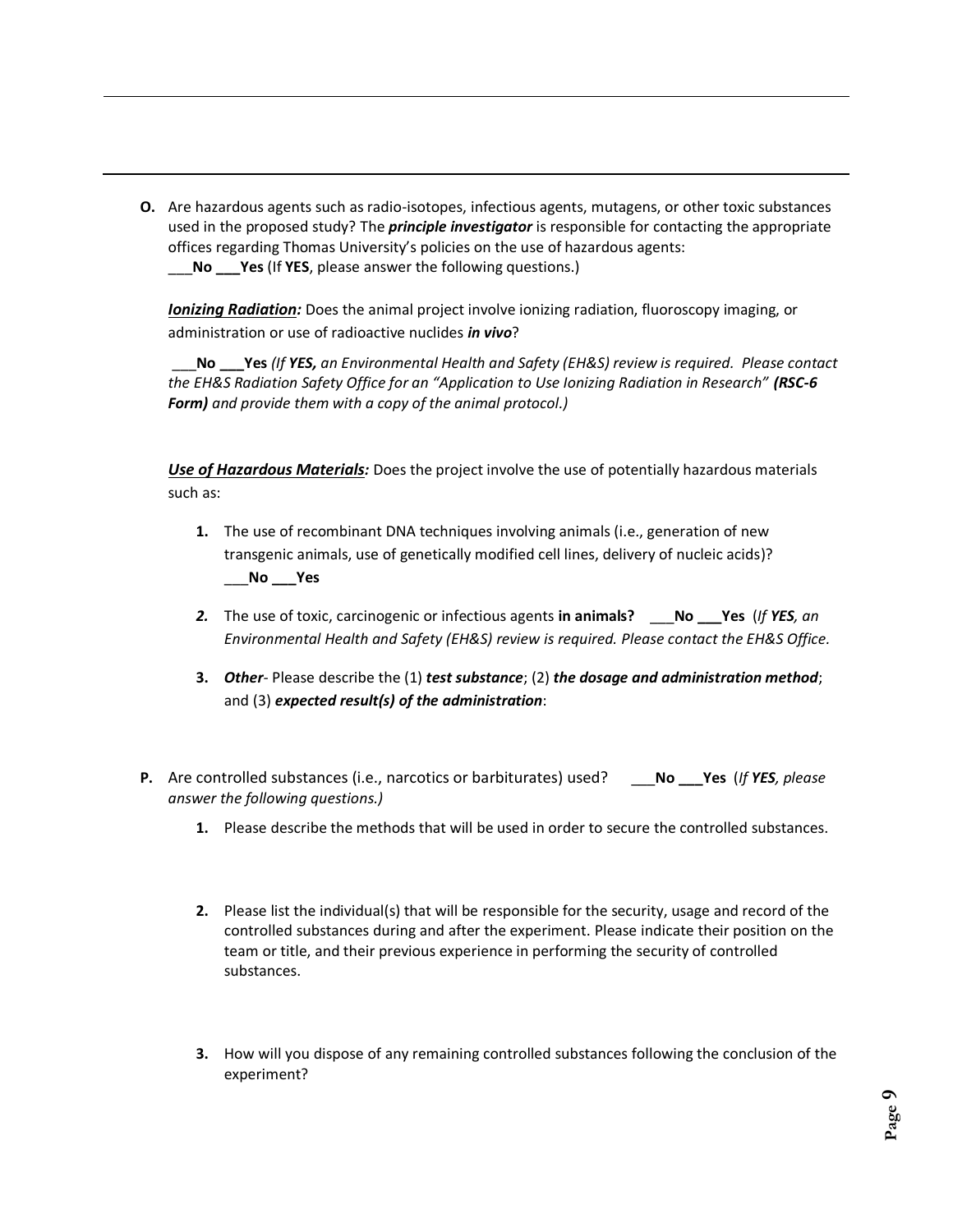# **DISPOSITION OF ANIMALS**

*Q.* Describe the method of euthanasia or alternative to euthanasia. *Procedures listed must be in compliance with the current American Veterinary Medical Association recommendations for euthanasia - (J. Am. Vet. Med. Assoc. (1993) 202: 229 – 249).*

#### **Table DA- 101: EUTHANASIA**

| <b>Animal Species</b> | Method/Drug | <b>Drug Dose</b> | <b>Drug Route</b> |
|-----------------------|-------------|------------------|-------------------|
|                       |             |                  |                   |
|                       |             |                  |                   |
|                       |             |                  |                   |
|                       |             |                  |                   |

- **1.** Who is responsible for this task? Please indicate their position on the research team or title.
- **2.** What is their experience and training in performing the euthanasia task with animals?

**3. ALTERNATIVE TO EUTHANASIA -** If animals are not to be euthanized at the end of the project, specify what will happen to them. *Alternatives to euthanasia include adoption or transfer to another investigator.*

#### **Additional Attachments** *(Checklist)***:**

**\_\_\_\_Copy of principal investigator(s)' curriculum vitae attached** *(See the following CV Waiver Statement)*

**\_\_\_\_***CV Attached Waiver Principal Investigator:* A copy of CV as an attachment can be waived if the principal investigator has previously submitted a copy of their CV within the last two years and that CV resides on file with the IRB, or the investigator is a student who is under the guidance of a faculty sponsor.

**\_\_\_\_Copy of all other investigator(s)' curriculum vitae attached** *(See the following CV Waiver Statement)* **\_\_\_\_***CV Attached Waiver All Other Investigators:* A copy of CV as an attachment can be waived if all other additional investigators have previously submitted a copy of their CV within the last two years and that CV(s) reside on file with the IRB or the investigators are students who are under the guidance of a faculty sponsor.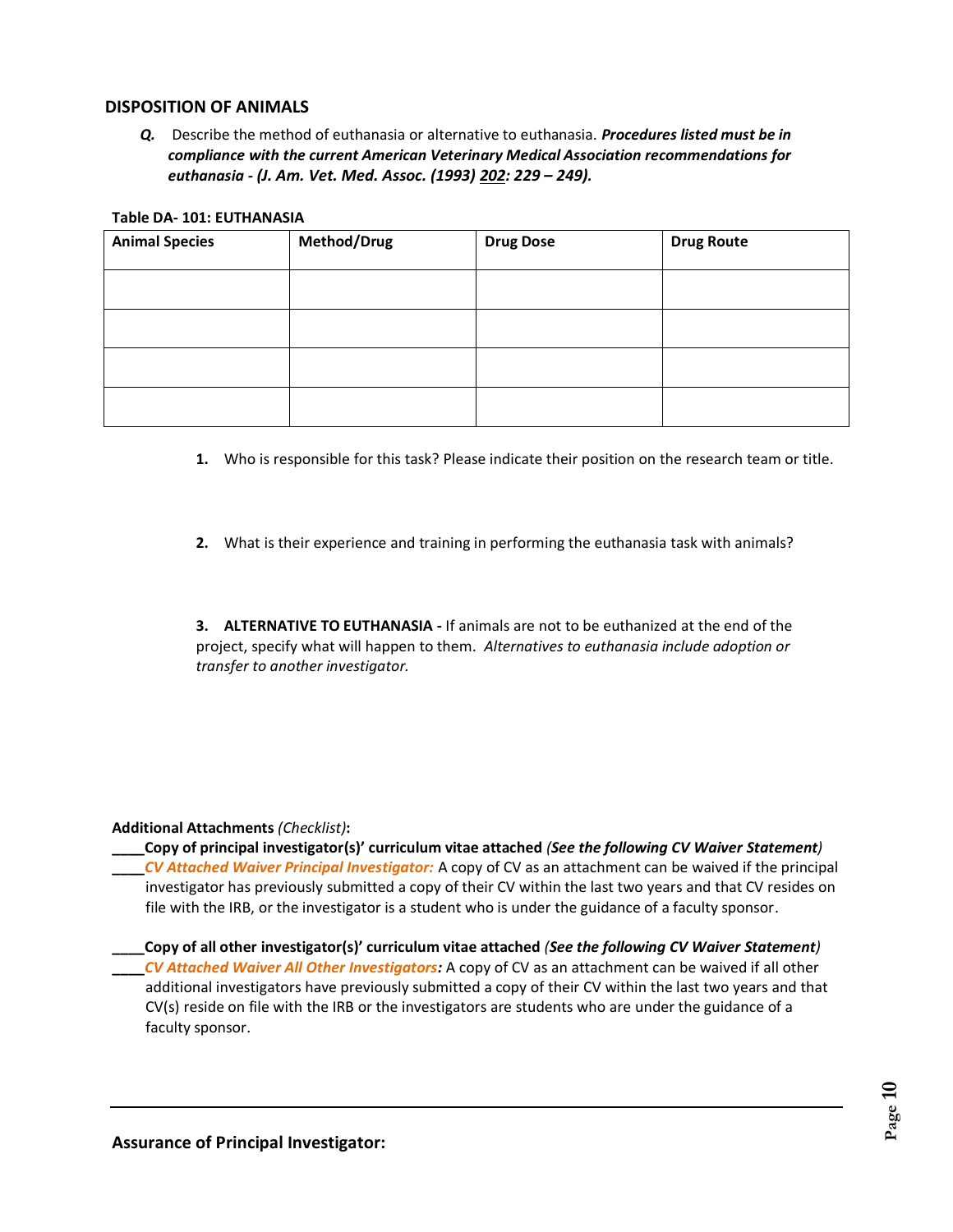I understand experiments involving laboratory animals are not to be conducted unless approved by the Thomas University Institutional Review Board on the issue Vertebrate or Laboratory Animals in Research. I will comply with all requests for information in connection with animal care and use as may be required by governmental and institutional guidelines. I will request and permit veterinary care for animals showing evidence of pain or illness, and I certify that the information provided on this form reasonably summarizes the nature and extent of the proposed involvement of laboratory animals.

I will ensure that all personnel handling animals are adequately trained in the handling and restraint of all species used, as well as, in the proposed experimental procedures, and the applicable sections of the Animal Welfare Act. I will contact the appropriate entity or governing body for any training or assistance required.

In compliance with the Animal Welfare Act, I will instruct all personnel to inform me at once if they have concern about the welfare or the treatment of any of my laboratory animals. If the situation is not resolved, I will contact the Attending Veterinarian(s), who will investigate the concern and help to create a resolution.

*As the Principal Investigator on this project, I certify by my signature below that the information provided in this application is accurate and fully describes any and all procedures regarding vertebrate or laboratory animal subjects under, which I will conduct this research.*

*I, the undersigned, agree to accept responsibility for my co-investigators and other personnel involved on this project, in regards to their compliance with the above stated policies.*

I will retain the documentation of the experiment, experimental data, reports and all procedures performed for *at least three years after* the proposed activity has been completed or discontinued.

The IRB is obligated to continually review this activity. Therefore, I agree to furnish progress reports to the committee when requested.

I, the undersigned, understand and agree that *upon approval of this application*, should complaint of a *violation of any procedures* as proposed within this document occur, as deemed through investigation by the Thomas University IRB or bodies employed by Thomas University, this application *will be reversed and denied continuation of approval, and the termination of the research under this proposal will be so ordered and enforced to the fullest extent of the law.*

*Please note: Signature of this application form by the primary investigator provides written assurance that the primary investigator attests that they have read and understand all abovementioned statements concerning Thomas University policy for research or similar activities involving vertebrate animals or laboratory animals as subjects; federal, state and county regulations and laws where applicable; and certify that they will uphold all regulations and policies as required and prescribed by law, along with the guidelines of PL89-544, the Animal Welfare Act, and the National Institute of Health Guide for the Care and Use of Laboratory Animals, and the Thomas University policy as stated herein.*

\_\_\_\_\_\_\_\_\_\_\_\_\_\_\_\_\_\_\_\_\_\_\_\_\_\_\_\_\_\_\_\_\_\_\_\_\_\_\_\_\_ \_\_\_\_\_\_\_\_\_\_\_\_\_\_\_

*Principal Investigator's Signature (SEAL) Date*

**For faculty supervisor approval:**